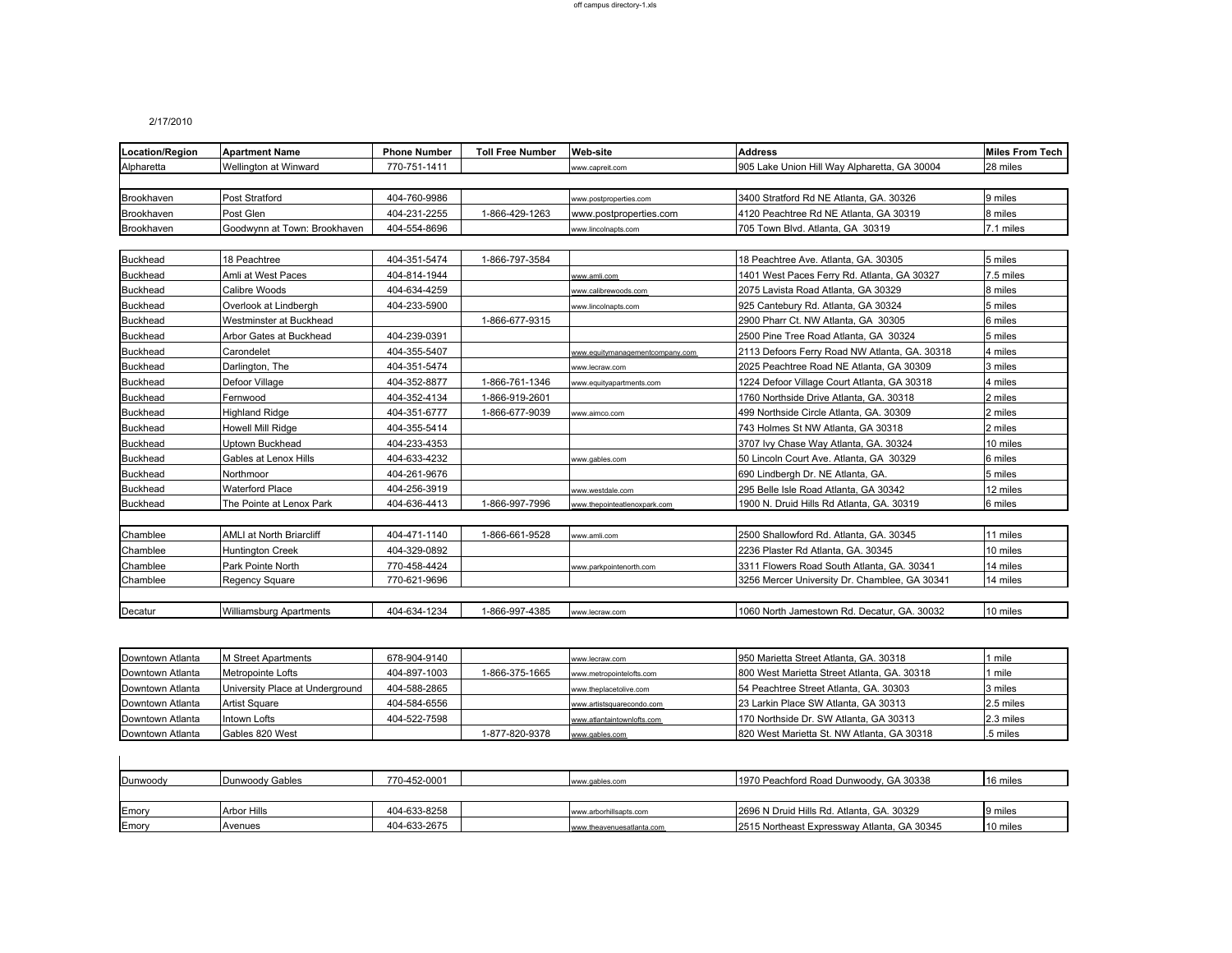| <b>Location/Region</b> | <b>Apartment Name</b>                         | <b>Phone Number</b>          | <b>Toll Free Number</b> | Web-site                            | <b>Address</b>                                               | Miles From Tech   |
|------------------------|-----------------------------------------------|------------------------------|-------------------------|-------------------------------------|--------------------------------------------------------------|-------------------|
| Emory                  | Marquis at Briarcliff                         | 404-633-6555                 |                         | www.cwsapartments.com               | 1000 Gables Way Atlanta, GA 30329                            | 9 miles           |
| Emory                  | Gables Rock Springs                           | 404-872-1111                 |                         | www.gables.com                      | 550 Rock Springs CT Atlanta, GA 30306                        | 5 miles           |
| Emory                  | Gables Sheridan                               | 404-679-5600                 |                         | www.gables.com                      | 1514 Sheridan Road Atlanta, GA 30324                         | 6 miles           |
| Emory                  | Highland Square                               | 404-888-9300                 |                         |                                     | 1400 Briarcliff RD Atlanta, GA. 30306                        | 3 miles           |
| Emory                  | Jackson Square                                | 404-294-0400                 |                         | www.liveatjacksonsquare.com         | 455 Dekalb Industrial Way Decatur, GA 30030                  | 10 miles          |
| Emory                  | Conservatory at Druid Hills                   | 404-633-0373                 |                         |                                     | 3421 North Druid Hills Road Decatur, GA 30033                | 11 miles          |
| Emory                  | Sloan Square                                  | 404-320-0439                 |                         | www.sloansquareapts.com             | 1555 Lavista Road Atlanta, GA 30329                          | 11 miles          |
|                        |                                               |                              |                         |                                     |                                                              |                   |
|                        | East Point (SW Atlanta The Villages at Carver | 404-624-1226                 |                         | www.forrent.com                     | 201 Moury Ave. SW Atlanta, GA 30315                          |                   |
|                        |                                               |                              |                         |                                     |                                                              |                   |
| Marietta               | Rockledge                                     | 770-955-2513                 |                         | www.rockledgeatl.com                | 2075 Powers Ferry Rd. Marietta, GA. 30067                    | 10 miles          |
| Marietta               | Westminister Square                           | 770-952-2300                 |                         | www.westministersquare.com          | 2401 Windy Hill Rd. Marietta, GA. 30067                      | 11 miles          |
|                        |                                               |                              |                         |                                     |                                                              |                   |
| Mercer                 | Aviara Oaks                                   | 770-452-7321                 |                         | www.lanecompany.com                 | 3200 Oakwood Village LN Chamblee, GA. 30341                  | 14 miles          |
|                        |                                               |                              |                         |                                     |                                                              |                   |
| Midtown                | 100 Midtown                                   | 404-961-7130                 | 1-877-668-7406          | www.100midtown.com                  | 100 10th Street, NW Atlanta, GA. 30309                       | 1 mile            |
| Midtown                | 710 Peachtree                                 | 404-881-8005                 |                         |                                     | 710 Peachtree Street, NE Atlanta, GA. 30308                  | 1 mile            |
| Midtown                | Arts Center Tower                             | 404-875-8666                 |                         | www.artscentertowerapts.com         | 1270 W. Peachtree St. Atlanta, GA. 30309                     | 1 mile            |
| Midtown                | <b>Centennial Place</b>                       | 404-892-0772                 |                         | www.centennialplaceapartments.com   | 526 Centennial Olympic Park Dr., NW Atlanta, GA. 303131 mile |                   |
| Midtown                | City Plaza                                    | 404-681-4750                 |                         |                                     | 133 Trinity Ave. Atlanta, GA. 30303                          | 4 miles           |
| Midtown                | Flats at Atlantic Station, The                | 404-347-3528                 |                         | vww.liveattheflats.com              | 450 16th Street Atlanta, GA. 30363                           | 1mile             |
| Midtown                | Park District at Atlantic Station             | 404-872-5542                 |                         | www.apartments.lanecompany.com      | 401 17th Street Atlanta, GA. 30363                           | 1 mile            |
|                        |                                               |                              |                         |                                     |                                                              |                   |
| Midtown                | Icon City at Atlantic Station                 | 404-877-0000                 |                         | www.iconatlanta.com                 | 391 17th Street Atlanta, GA. 30363                           | 1 mile            |
| Midtown                | City Scape at Midtown<br>1280 West            | 404-881-6699<br>678-999-0914 |                         |                                     | 300 Cityline Ave., NE Atlanta, GA. 30308                     | 2 miles<br>1 mile |
| Midtown                |                                               |                              |                         |                                     | 1280 West Peachtree Street NW Atlanta, GA. 30309             |                   |
| Midtown                | Post Rennaissance                             | 404-875-4429                 |                         | www.postproperties.com              | 400 Central Park Place Atlanta GA. 30308                     | 2 miles           |
| Midtown                | Post Biltmore                                 | 404-888-0822                 |                         | www.postproperties.com              | 855 West Peachtree Street NW Atlanta, GA 30308               | 1.4 miles         |
| Midtown                | Post Parkside                                 | 404-817-8030                 |                         | www.postproperties.com              | 250 10th Street Atlanta, GA 30309                            | 2.2 miles         |
| Midtown                | <b>Highland Ridge</b>                         | 404-351-6777                 |                         | www.highlandridgeapartmenthomes.com | 499 Northside Circle NW Atlanta, GA 30309                    | 2.2 miles         |
| Midtown                | 1660 Peachtree                                | 404-287-1660                 |                         | www.equityapartments.com            | 1660 Peachtree St. Atlanta, GA 30309                         | 2.8 miles         |
| Midtown                | Camden Midtown                                | 404-347-9200                 |                         | www.camdenliving.com                | 265 Ponce de Leon Ave. Atlanta, GA 30308                     | 3.1 miles         |
| Midtown                | <b>Berkeley Heights</b>                       | 404-605-9240                 |                         |                                     | 1700 Northside Dr. NW Atlanta, GA 30318                      | 2.4 miles         |
| Midtown                | Alexander on Ponce                            |                              | 866-469-5506            | www.equityapartments.com            | 144 Ponce de Leon Ave. Atlanta, GA 30308                     | 1.1 miles         |
| Midtown                | Tivoli Tenside                                | 404-892-3862                 |                         | www.tensideapts.com                 | 1000 Northside Dr. Suite 10 Atlanta, GA 30318                | .9 miles          |
| Midtown                | 1016 Lofts                                    | 404-815-8877                 | 1-866-475-9021          | www.archstoneapartments.com         | 1016 Howell Mill Rd. Atlanta, GA 30318                       | 1.1 mile          |
| Midtown                | Metro on 16th                                 | 404-810-9504                 | 1-866-281-9188          | MetroO16Apts.com                    | 470 16th St. Atlanta, GA 30363                               | 1 mile            |
| Midtown                | Hartford Place                                | 404-351-7133                 |                         | www.hartfordplace.com               | 500 Northside Circle NW Atlanta, GA 30309                    | 2 miles           |
| Midtown                | <b>Defoors Crossing</b>                       |                              | 1-866-620-9549          | www.defoorscrossingapts.com         | 2100 Defoors Ave. Atlanta, GA 30318                          | 4.1 miles         |
| Midtown                | Gables Midtown                                |                              | 1-866-990-1925          | www.gables.com                      | 1925 Monroe Dr. Atlanta, GA 30324                            | 2.8 miles         |
|                        |                                               |                              |                         |                                     |                                                              |                   |
| North Atlanta          | Madison Ashley Forest                         | 770-642-4897                 | -866-375-3573 ex.4656   |                                     | 9230 Nesbit Ferry Rd. Alpharetta, GA. 30022                  | 25 miles          |
| North Atlanta          | Foxwood                                       | 770-457-6545                 |                         |                                     | 3852 McElroy Rd. Doraville, GA. 30340                        | 16 miles          |
| North Atlanta          | <b>Ansley Place</b>                           | 770-992-4302                 | 1-888-802-3254          | www.ansleyplace.com                 | 100 Greyfield Lane Dunwoody, GA 30350                        | 20 miles          |
| North Atlanta          | Empirian at North Ridge                       | 770-391-9900                 |                         | www.epmapartments.com               | 501 Northridge Rd. Atlanta, GA. 30350                        | 18 miles          |
|                        |                                               |                              |                         |                                     |                                                              |                   |
| Roswell                | Concepts 21                                   | 770-998-1244                 |                         | www.concepts21roswell.com           | 700 Holcomb Bridge Road Roswell, GA, 30076                   | 22 miles          |